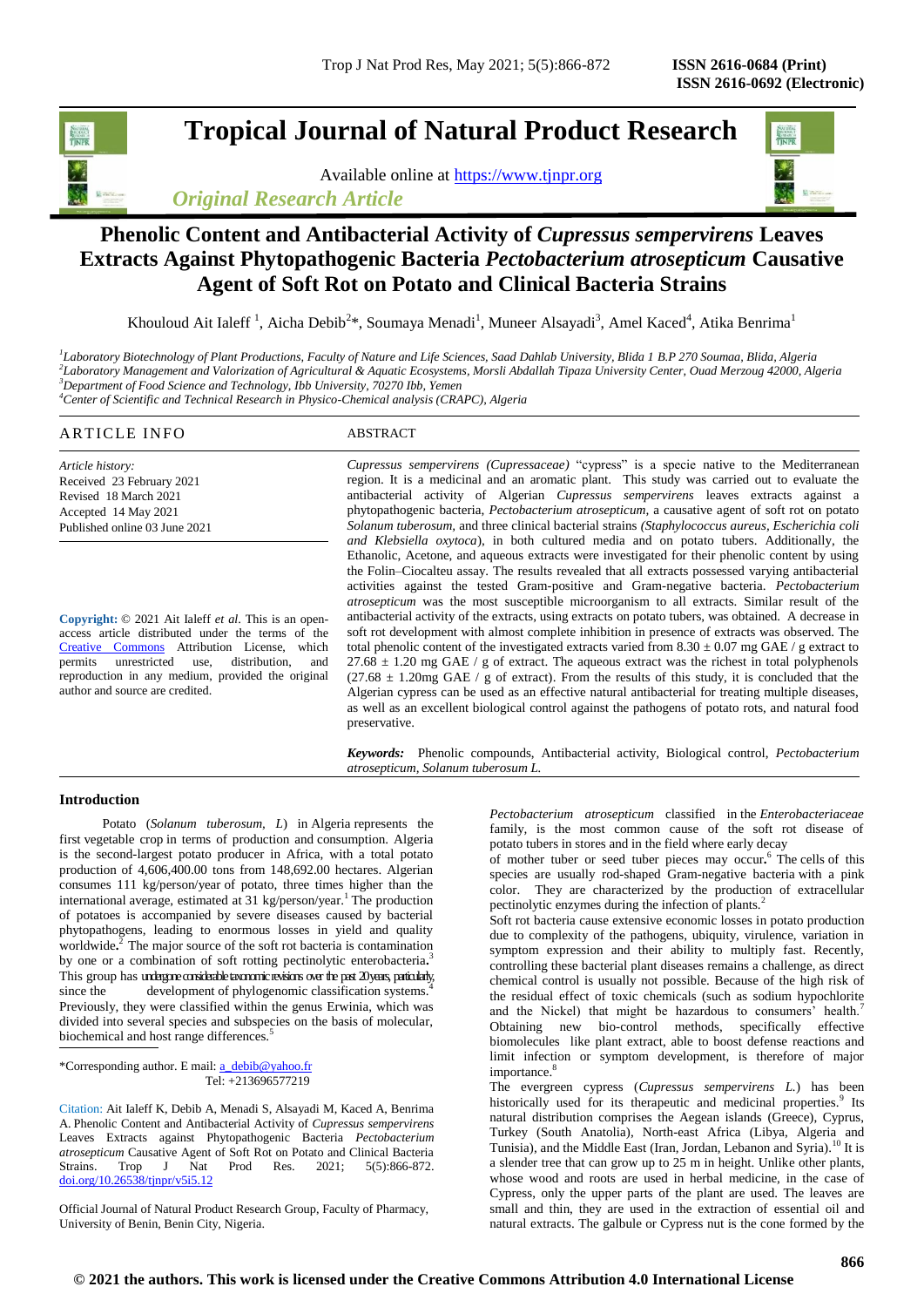female flowers (Figure 1) which, earlier, are grouped together in the form of catkins. The seed cones are ovoid or oblong, 25–40 mm long, with 10-14 scales, green at first, maturing to brown about 20–24 months after pollination.

Several studies have reported the antiseptic, astringent, antispasmodic, vasoconstrictive, anti-inflammatory, antioxidant, antimicrobial, and antiviral activities of its extracts and essential oils, thus, rendering Cypress as a potential source of new drugs and natural antimicrobial compounds**.** 11

Recently, plant sources have received a great deal of attention as a novel therapeutic alternative. Furthermore, they are abundant in active compounds that have antimicrobial activity and may substitute chemical-based food preservative. Although there are many reports available on the antimicrobial and antioxidant properties of plants extracts, there are relatively very few reports on their ability to mitigate the severity of soft rot. Considering the above facts, we extensively searched for an effective antibacterial agent for the most common potato soft rot strain; *Pectobacterium atrosepticum* and compare this effect with the inhibitory effect of these extracts against clinical strains bacteria (*Staphylococcus aureus, Escherichia coli* and *Klebsiella oxytoca)*, the most isolated bacterial strains during nosocomial infections. The aim of this study was to evaluate the antibacterial and antioxidant activities and to investigate the effectiveness of green cypress (*Cupressus sempervirens* L.) extracts in inhibiting the growth of phytopathogenic bacteria *Pectobacterium atrosepticum* causative agent of soft rot on potato.



**Figure 1:** Cypress *Cupressus sempervirens L. (*A): Seeds, (B): flowers, (C): female flowers, (D): Cones

# **Materials and Methods**

# *Plant material*

Leaves (the aerial parts) of *Cupressus sempervirens* L., were collected from the Experimental Station at Saad Dahlab Blida 1 University situated in the center of Algeria in March 2020. The plants were identified by Pr Benrima Atika, from Laboratory Biotechnology of Plant Productions, Faculty of Nature and Life Sciences, Saad Dahlab University, Blida 1, where voucher specimens of *C. sempervirens* var. *horizontalis,* were deposited with voucher number of 157-0307. The plant material was air dried in shade at room temperature. The leaf petioles were carefully manually separated and dry leaves were crushed (3x1 min in high-speed grinder) into powder and stored at 4ºC protected from light until further use.

# *Sample preparation*

For the extraction, a fine dried powder (50 g) of sample was added to 500 mL of distilled water, ethanol, methanol or acetone, homogenized and shaken at 150 rpm for 24 h, at room temperature. The extracts

were filtered through Whatman No.1 filter. The residue was then extracted with two additional 100 mL portions of the same solvents (distilled water, ethanol, methanol or acetone). The combined extracts were evaporated by using a rotary evaporator or freeze dryer to give the crude dried extract. The resulting extracts were then dissolved in dimethlysulfoxide (DMSO) and kept at - 4°C until further use. <sup>12-1</sup>

#### *Calculation of yield*

The yield is the amount of extract obtained from the vegetable powder. It is expressed as a percentage from plant weight. In practice, we made the ratio of the mass of the extract to the mass of the vegetable powder which was multiplied by 100. This results in the formula given by Harbone.<sup>14</sup>

$$
R = \frac{(Mass\ of\ obtained\ extract)}{(Test\ sample)} \times 100
$$

#### *Total phenolic content*

The Folin–Ciocalteu method was used to determine the total phenolic content of the extracts according to Singleton  $et \ al$ <sup>15</sup> with some modifications. The sample (2.5 mL) was diluted to 25 mL with distilled water. An aliquot of the solution (2 mL) was mixed with Folin–Ciocalteu reagent (10-fold diluted with distilled water, 10 mL). After 5 min, a  $7.5\%$  (w/v) sodium carbonate solution (8 mL) was added. After 2 h, the absorbance was measured at 765 nm against a blank prepared as described above with distilled water (2 mL), Folin– Ciocalteu reagent and sodium carbonate solution. Values of total phenolic content were estimated by comparing the absorbance of each sample with a standard response curve generated using gallic acid. The concentration of polyphenols present in the plant extracts expressed as mg gallic acid equivalents (GAE)/ g of extract can be calculated by the following formula:

$$
[Polaphenols] = \frac{a \cdot f}{b}
$$

a: concentration of polyphenols in μg / mL determined from the standard curve.

f: dilution factor (x10)

b: initial concentration of extracts.

# *Potato tuber as a source of pathogens*

The potato tubers were used for direct isolation of *Pectobacterium atrosepticum* strains. Infected samples of potatoes showing the characteristic symptoms of soft rot were taken from storage area in Kolea located in the South-west of Algiers (Algeria). Samples were brought into the laboratory in polythene bags.

#### *Isolation and purification of Pectobacterium atrosepticum*

Infected samples were cut into small pieces of 2 - 3 cm length and their surfaces sterilized with 1% HgCl<sub>2</sub> for 2 - 3 minutes with three successive washings in distilled water. The experimental protocol followed is detailed in Figure 2. Purification of bacterial colonies was done by re-streaking of a single colony on sterile nutrient agar plates and a suspension of  $10^7$  cells/mL in phosphate buffer solution pH 7.4 of each isolate was stored at −20°C in 10% glycerol. Finally, these isolates were inoculated onto potato tubers to confirm pathogenicity.

#### *Isolation of human pathogenic bacteria*

Clinical pathogenic bacterial strains, were isolated from patients in different hospital wards of the Hospital of Kolea (situated in the center of Algeria).

# *Identification of the pathogenic organisms*

Gram staining and biochemical assays were performed on microbes grown anaerobically at 28° and 37°C in tryptone soya broth (TSB) media supplemented with 5% NaCl. Catalase and oxidase activity, indole production, and acid production from lactose, maltose, and raffinose were determined as previously described.<sup>16-17</sup>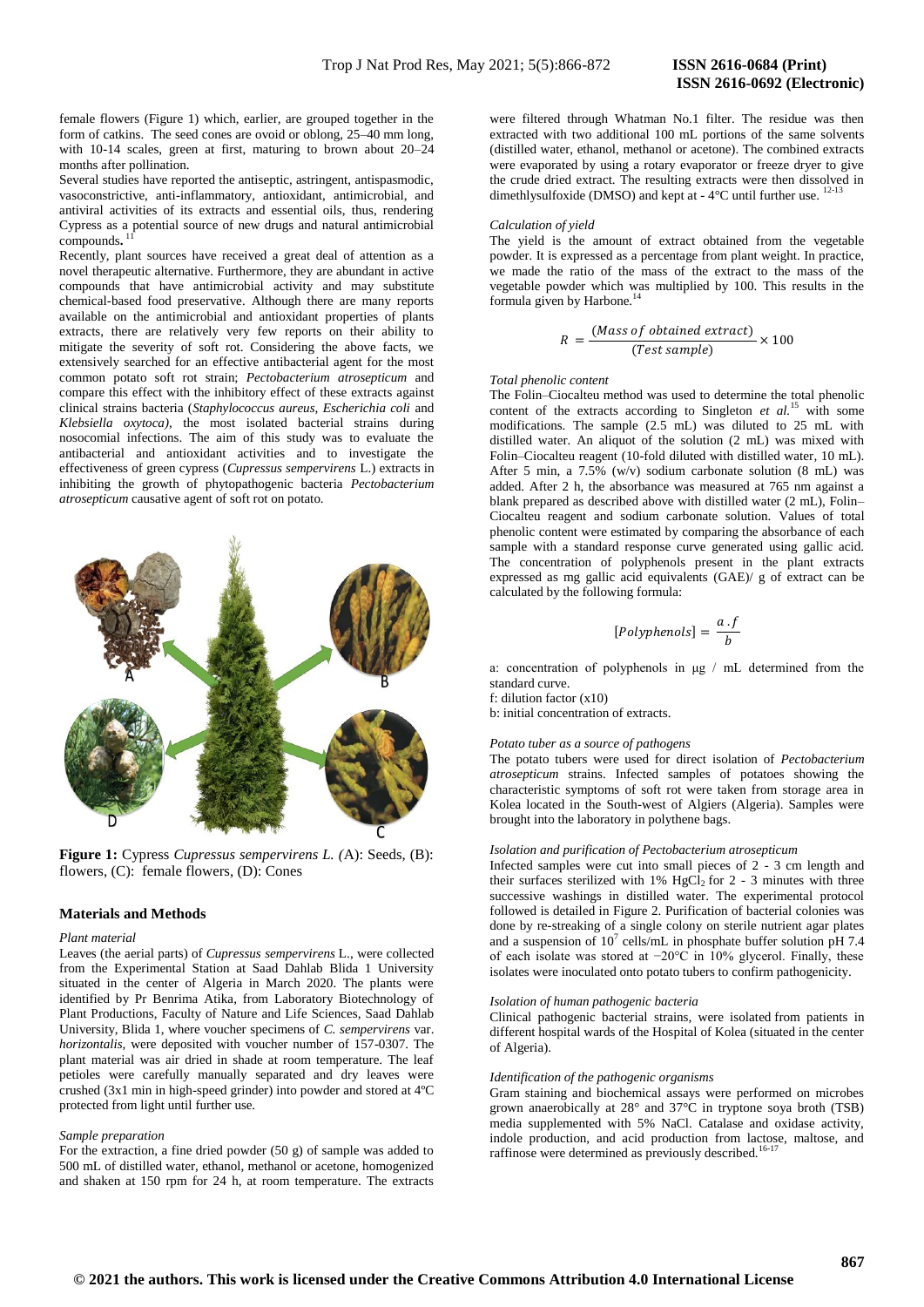

Symptomatic plant tissue



**Figure 2:** Isolation and Purification of *Pectobacterium atrosepticum.*

*Confirmation of identification by MALDI-TOF mass spectrometry method*

Matrix-assisted laser desorption/ionization-time of flight (MALDI-TOF) mass spectrometer is one of the most popular Mass Spectrometry instruments used in biology, due to its rapid and precise identification of genus and species of an extensive range of Gramnegative and Gram-positive bacteria. In this study, we confirmed the identification of the bacterial strains used by this rapid method. A colony was "picked" from a culture plate to a "spot" on a MALDI-TOF–MS target plate Microflex LT BIOTYPER (BRUKER)® (BrukerDaltonics, Germany). The addition of 1μL of matrix solution (10 mg/mL α-cyano-4-hydroxycinnamic acid in 50% acetonitrile and 2.5% trifluoroacetic acid) to the MALDI plate was used to improve the quality of the generated mass spectrum. After drying, the target plate was placed in the mass spectrometer's ionization chamber. All spectra were compared with reference spectra of the BDAL database and with main spectrum profiles created. All identifications were reported with the following score values: < 1.7 was interpreted as an unreliable identification; 1.7–2.0 as a probable genus identification; 2.0–2.3 as a secure genus identification and probable species identification; and >2.3 was regarded as a highly probable species identification. Only the highest score value of all mass spectra belonging to individual cultures (biological and technical replicates) was recorded.

# *Pathogenicity tests on potato tubers*

Potato tubers (*Solanum tuberosum*, L) were selected free of wounds, rots and homogeneous in size. They were washed, surface rinsed in sterile distilled water and air-dried under a laminar flow hood. Before inoculation, a bacterial suspension was prepared at  $10^7$ cfu/mL

# **ISSN 2616-0692 (Electronic)**

concentrations in liquid nutritive media incubated at 28 °C for 24 h. The half-tuber method was used for the study of the pathogenic variability of *P. atrosepticum*.<sup>18</sup> Each tuber was cut in two roughly equal parts with a sterile knife. A hole (5 mm diameter - 5mm depth) was drilled with a cork borer in the center of each half-tuber. Ten halftubers were inoculated by depositing 100µLof the bacterial suspensions prepared previously. Control tubers received 100µL of sterile distilled water. After 6 days incubation at 28°C in watersaturated environment, symptoms were assessed visually and the extent of soft rot was determined by weighing the rotted tissue for each tuber.

#### *Determination of the antibacterial activity Agar disc diffusion assay*

Antibacterial activity was determined by the agar disc diffusion assay. <sup>19</sup>All the extracts were prepared by dissolving them in dimethyl sulfoxide (DMSO). Petri plates were prepared with 20 mL of sterile Mueller Hinton agar (Sigma, Paris, France). The surface of the medium was inoculated by suspension of cell (200 µL) adjusted by McFarland 0.5 method (10<sup>6</sup>CFU/mL). Sterile filter paper discs of 6 mm diameter were impregnated with 20  $\mu$ L of the extract solution. The plates were incubated at 28°C for 24 h. Negative controls were performed using paper discs loaded with 20 µL of the solvents used. The antibacterial activity was evaluated by measuring the zone of growth inhibition surrounding the discs. After that, the inhibition zones were measured in millimeters by Vernier calipers.

# *Antibacterial activity on potato tubers*

The same technique as the pathogenicity test described above was used except that the tubers were inoculated by depositing 100µLof the bacterial suspensions with 100µL of *Cupressus sempervirens L.* leaves extracts. After 6 days incubation at 28°C in water-saturated environment, the rotted tissue was collected with a spatula and weighed.

#### *Statistical data analysis*

All the experiments were carried out in triplicate. The quantitative variables were expressed in number and percentage. Means and standard deviations were calculated with SPSS 20.0 software (Chicago, USA). A single factor analysis of variance (ANOVA) along with the post-hoc Tukey's test was employed for determine the difference between the variables. The variables were considered to indicate a statistically significant difference for a  $p \leq 0.05$ .

# **Results and Discussion**

# *Taxonomic characterization of the selected isolates*

Ten isolates of pectinolytic bacteria were isolated from infected potato tubers. Three of them were identified as *Pectobacterium atrosepticum* according to their morphological and biochemical characters (Table 1). The bacterium was rod shaped with small, irregular, rounded ends, convex, and creamy white colonies of cells appeared both singly and in pairs. The isolated bacteria were Gram-negative, facultative anaerobic. Additionally, these bacteria reacted positively to catalase and the production of reducing substances from sucrose, but reacted negatively to oxidase, the production of phosphatase, and indole. They did not grow at 37 °C but grew in TSB + 5% NaCl under anaerobic conditions and produced acid from lactose, maltose and raffinose. These tests enabled the strains to be classified as *P. atrosepticum* species. Three clinical isolated bacteria from hospitalized patients were identified according to their morphological and biochemical character; one Gram + strain (*Staphylococcus aureus*) and two Gram- strains (*Escherichia coli, Klebsiella oxytoca*), and confirmed by MALDI-OF-MS software**.**

# *Pathogenicity tests*

A three tested bacterial isolates were pathogenic and produced soft rot symptoms on potato tubers. The *P. atrosepticum* isolate 3 showed a high disease index (86.04%). The other isolated strains caused no symptom when inoculated on potato tubers.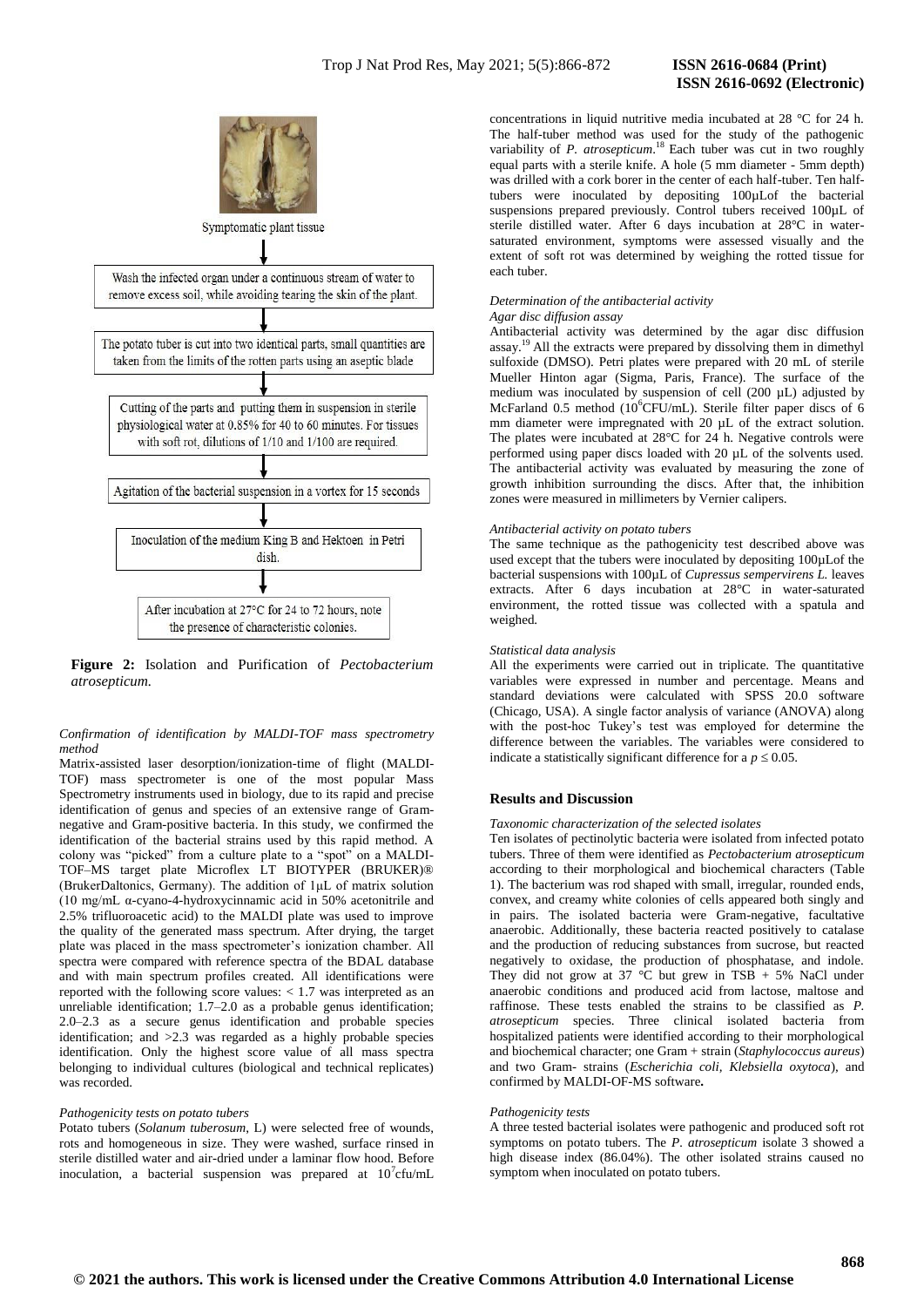# *Extraction yield and total phenolic content*

The extraction of the phenolic compounds by solvents with different polarity from *Cupressus sempervirens L.* leaves studied, allowed us to determine the yields of their crude extracts (Figure 3). Through these obtained results, we note that the best yields were obtained by the aqueous extract (25%) and methanol extract (20.4%) followed by the acetone extract (14.96%) and the ethanol extract (11, 48%). These results are similar to the ones obtained by other studies done on *C. sempervirens*L. in Algeria.20-23 However, this rate is higher than that reported by Ebrahim *et al.*<sup>24</sup>, which is 6.09% by using chloroform as solvent. These differences obtained in the extraction yields for the

same species are linked to several factors such as genetic and environmental factors, part of the plant, methods of isolation, harvesting time and geographical location.<sup>24</sup>

According to scientific literature, the best solvents are ethanol and methanol, and ultrasonic extraction generally improves extraction efficiency. Thongson *et al.*<sup>25</sup> reported that ultrasonic extraction method only took 5 minutes to obtain the bioactive components of a medicinal plant.<sup>25</sup> The total phenolic content for ethanol, acetone, and medicinal plant.<sup>25</sup> The total phenolic content for ethanol, acetone, and aqueous extracts were estimated by Folin Ciocalteu's method using gallic acid as standard.

|  | Table 1: Morphological appearance and results of biochemical tests of the isolated strains |
|--|--------------------------------------------------------------------------------------------|
|  |                                                                                            |

| <b>Test</b>                                      | <b>Isolate 1</b>                            | <b>Isolate 2</b>                      | <b>Isolate 3</b>                            |
|--------------------------------------------------|---------------------------------------------|---------------------------------------|---------------------------------------------|
| <b>Morphological aspect</b>                      | shaped,<br>rod<br>convex,<br>white colonies | rod shaped, convex, white<br>colonies | rod<br>shaped,<br>convex,<br>white colonies |
| Gram stain                                       | $\qquad \qquad$                             | —                                     | -                                           |
| Growth in nutrient agar $(24 h, at 28°C)$        | $^{+}$                                      | $^{+}$                                | $^{+}$                                      |
| Growth in nutrient agar $(24 h, at 37^{\circ}C)$ |                                             |                                       |                                             |
| Growth in 5% NaCl                                | $^{+}$                                      | $^{+}$                                | $-/+$                                       |
| Oxydase                                          | $\overline{\phantom{0}}$                    | —                                     |                                             |
| Catalase                                         | $^{+}$                                      | $^{+}$                                | $^{+}$                                      |
| Production of reducing substances from sucrose   | $^{+}$                                      | $^{+}$                                | $^{+}$                                      |
| Production of indole                             |                                             |                                       |                                             |
| Production of phosphatase                        |                                             |                                       |                                             |
| Acid production from lactose                     | $^{+}$                                      | $^{+}$                                | $^{+}$                                      |
| Acid production from maltose                     | $^{+}$                                      | $^{+}$                                | $^{+}$                                      |
| Acid production from rehalose                    | $^{+}$                                      | $^{+}$                                | $^{+}$                                      |
| Acid production from sorbitol                    |                                             |                                       |                                             |
| Identification                                   | P. atrosepticum                             | P. atrosepticum                       | P.atrosepticum                              |

The results of this assay Figure 4, illustrated that the total phenolic content of the investigated extracts varied from  $8.3 \pm 0.07$  mg GAE/g extract to  $27.68 \pm 1.20$  mgGAE/g of extract. The aqueous extract was the richest in total polyphenols  $(27.68 \pm 1.20 \text{ mg } \text{GAE/g of extract})$ , followed by the ethanol extract with a content of  $10.25 \pm 0.6$ mgGAE/g extract. On the other hand, low levels were recorded in the methanol extract and the acetone extracts (8.3  $\pm$  0.07 mg EAG/g extract and  $7.54 \pm 0.06$  mg GAE/g of extract) respectively. Our results are in disagreement with those reported by Aloui *et al.*<sup>26</sup> (138.67  $\pm$ 2.69 mg GAE/g) and Hammadache<sup>20</sup> (125.06 mg GAE/g) respectively. In the same study,<sup>20</sup> phenolic content of *C. superverens* leaves extract was the highest in comparison with other plants extracts; *Quercus ilex* (110.8 mg GAE/g of extract), *Ephedra altissima* (102.03 mg GAE/g of extract), *Marrubium vulgare* (46.06 mg GAE/g of extract) and *Mirabilis jalapa* (43.46 mg GAE/g of extract).

#### *Antibacterial activity*

The *in vitro* antimicrobial potential of *C. sempervirens* extracts against a phytopathogenic bacteria *Pectobacterium atrosepticum* and three clinical bacteria strains; *Staphylococcus aureus*, *Escherichia coli* and *Klebsiella oxytoca*is are shown in Table 2. All extracts showed moderate *in vitro* antibacterial activity. In the comparison of bacterial sensitivity, *Pectobacterium atrosepticum* seem to be more sensitive to methanol and acetone extract than other pathogenic bacterial strains. No remarkable activity was observed for ethanol and acetone extracts against *E. coli,* which was revealed to be the most resistant strain. These findings are in accordance with recent published results for two Lebanese *Cupressus sempervirens* L. varieties (Beit El-Dein and Jbeil).<sup>27</sup> The results obtained in this study showed that the antibacterial activity of ethanol extract was more efficient against Gram positive than Gram-negative bacteria. The plant extracts inhibited the growth of the tested bacterial strains with an inhibition zone diameter ranging

from 7-12 mm for Beit El-Dein samples and from 9.5-12.3 mm, for Jbeil samples. *S. aureus* showed the highest susceptibility with a larger diameter of inhibition zone (12-12.3 mm) for Beit El- Dein and Jbeil samples, respectively. On the other hand, *P. aeruginosa* showed the highest resistance with lowest diameters of inhibition zone (7 to 9.5 mm). According to the results of this study, ethanol extracts exhibited significantly less antibacterial activity compared to the essential oils previously reported.<sup>18</sup> However, the methanol extract of *C. sempervirens* L. plant leaves showed a moderate antibacterial activity but less as compared to the essential oil effect reported in a study carried out in Egypt.<sup>28</sup> Currently, the major objective of modern agriculture is to offer a strategy that would lead to minimizing the use of chemical pesticides, at the same time increasing the economic yield of crops. In addition, the fast development of phytopathogenic bacteria resistance to synthetic antibacterial agents makes it necessary to seek novelty and safe sources of molecules: wild plants have a great potential because they accumulate thousands of secondary metabolites.<sup>29</sup> To the best of our knowledge, no study has been done on the antibacterial activity of *Cupressus sempervirens* L. extracts against phytopathogenic bacteria *Pectobacterium atrosepticum*  causative agent of soft rot on potato, the results obtained in this study revealed that Ethanol extract from *C. sempervirens* leaves reduced rot weight in potato tuber slices inoculated with *P. atrosepticum*, compared to water control treatments (Figure 5). The Aqueous extract from the same batch of leaves also tended to reduce rot weight, but its efficacy was less than that of ethanol extract. This observed effect could be attributed to the phenolic compounds. Indeed, plant based antimicrobial agents have been used as natural preservatives in foods for a long while. Although, the antimicrobial effect against pathogenic and saprophytic microorganisms was studied several times, the exact mechanism of inhibition has not been defined clearly. However, it is known, that flavonoids as well as phenolic acids are synthesized by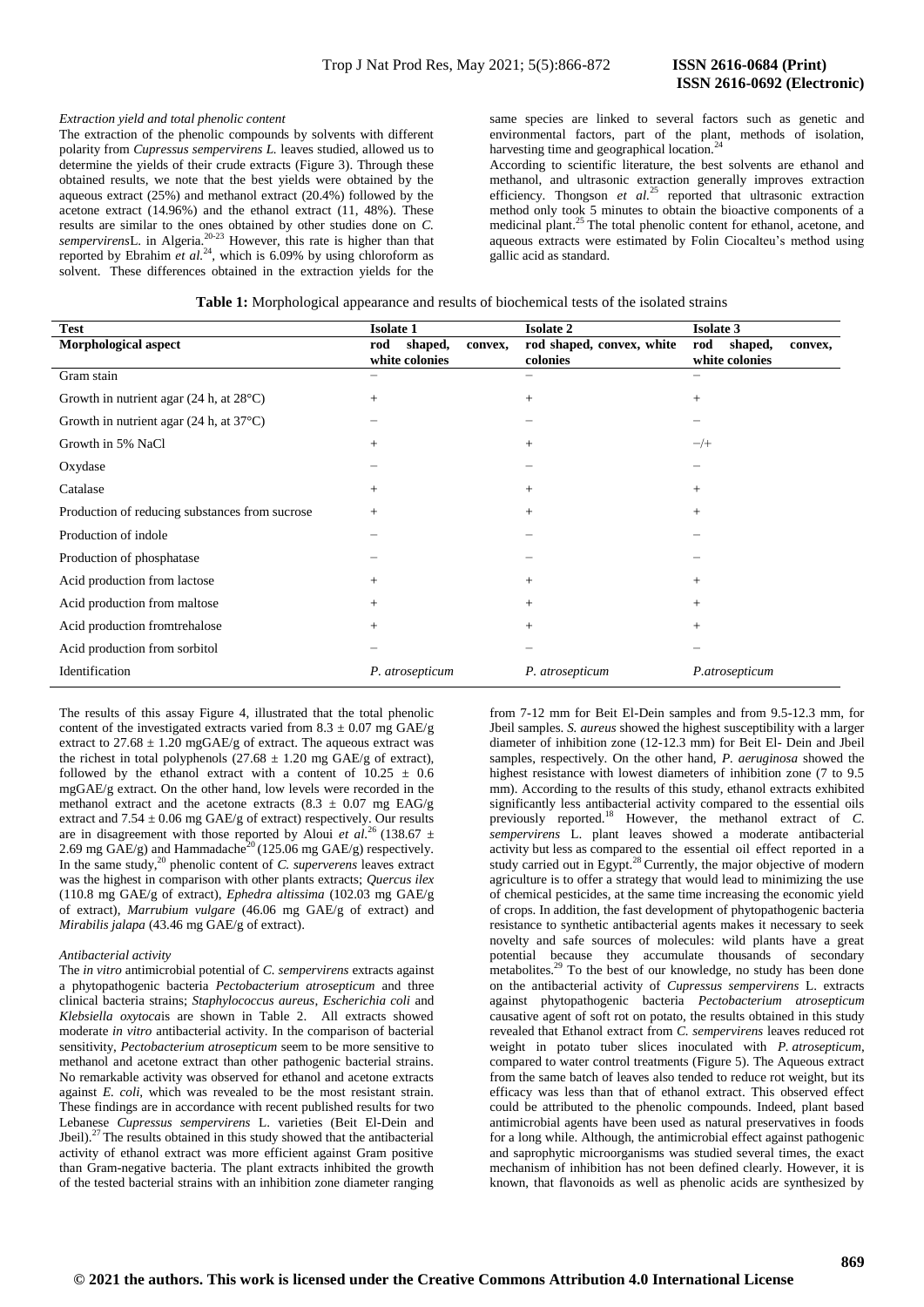plants in response to microbial infection. $30$  Many reports have investigated the phenolic content of *C. sempervirens* and various classes have been revealed in leaves*,* including flavonoid compounds (rutin, quercetin, quercetin rhamnoside, quercitrin, myricitrin and kaempferol 3-*0*-rhamnoside, cupressuflavone, amentoflavone, and other biflavonoids),  $31-32$  catechins and flavonolic oligomers<sup>33</sup>, proanthocyanidins<sup>34</sup> and phenolic acids (caffeic acid and p-coumaric  $acid$ ).<sup>32</sup> The antibacterial activity of polyphenols has been widely studied. According, to Ashmawy *et al.*,<sup>35</sup> ferulic and tannic acids had a substantial inhibitory impact on the growth of *Pectobacterium carotovorum* isolates. A mixture of caffeic and chlorogenic acids could prevent bacterial soft rot infection from occurring, and the major phenolic acids detected in the tuber peels that had soft rot antimicrobial effects were chlorogenic, caffeic, and ferulic acids.<sup>36</sup>

The mechanism of the toxicity of polyphenols against microbes may be related to inhibition of hydrolytic enzymes (proteases) or other interactions that inactivate microbial adhesins, cell envelope transport proteins and non-specific interactions with carbohydrates.<sup>37</sup>It has been reported that the tannins were strong microbial inhibitors.<sup>38</sup> The toxicity of tannins may be largely due to the *O*-diphenol groups of tannins enabling them to act as iron chelators, thus depriving microorganisms of this essential element.<sup>39</sup> Moreover, the tannins have the ability to complex with extracellular and soluble proteins (such as the extracellular pectinolytic enzymes during the infection of plants) and also with bacterial cell walls.<sup>4</sup>



**Figure 3:** Results of extraction yields of *Cupressus sempervirens L* leaves.



Figure 4: Total phenolic content as gallic acid equivalent (GAE mg/ g) in *Cupressus sempervirens* leaves extracts

**Table 2:** Antibacterial activity of the crude extracts of *Cupressus sempervirens l* leaves extracts in agar diffusion assay

|                 |              | Mean Inhibition Zone Diameter (mm) for all<br>tested bacterial strains |           |           |  |  |
|-----------------|--------------|------------------------------------------------------------------------|-----------|-----------|--|--|
| <b>Extracts</b> | P.           | E coli                                                                 | S. aureus | K.oxytoca |  |  |
|                 | atrosepticum |                                                                        |           |           |  |  |
| Ethanol         | 13.10        | 00                                                                     | 12.96     | 14.15     |  |  |
| Methanol        | 13.90        | 13.76                                                                  | 12.29     | 7         |  |  |
| Acetone         | 15.30        | 00                                                                     | 12.42     | 8.51      |  |  |
| Aqueous         | 9.86         | 11.96                                                                  | 11        | 9.90      |  |  |



**Figure 5:** Effect of *Cupressus sempervirens* leaves extracts on soft rot development induced by *Pectobacterium atrosepticum*  in potato slices

# **Conclusion**

From the results of this study, which showed for the first time the effectiveness of the Algerian *C. sempervirens* L extracts against phytopathogenic bacteria *Pectobacterium atrosepticum* causative agent of soft rot on potato and human pathogenic bacteria, this effect is perhaps due to its high content of phenolic compounds. It can be concluded that the Algerian *C. sempervirens* L plant has promising potentials for beneficial health uses in treating and preventing many human diseases. Therefore, it can be used as a biological control against *Pectobacterium atrosepticum* causative agent of soft rot on potato plant and food preservation (as a natural alternative to chemicals), which may contribute positively to improving public health, providing the nutritional needs of society and individuals, increasing agricultural production and improving the economy outcomes. Additional *in-vitro, in-vivo* studies and clinical trials would be useful to justify and further evaluate the potential antimicrobial and antioxidant activities and to isolate, identify and elucidate the active compounds of this plant.

#### **Conflict of interest**

The authors declare no conflict of interest.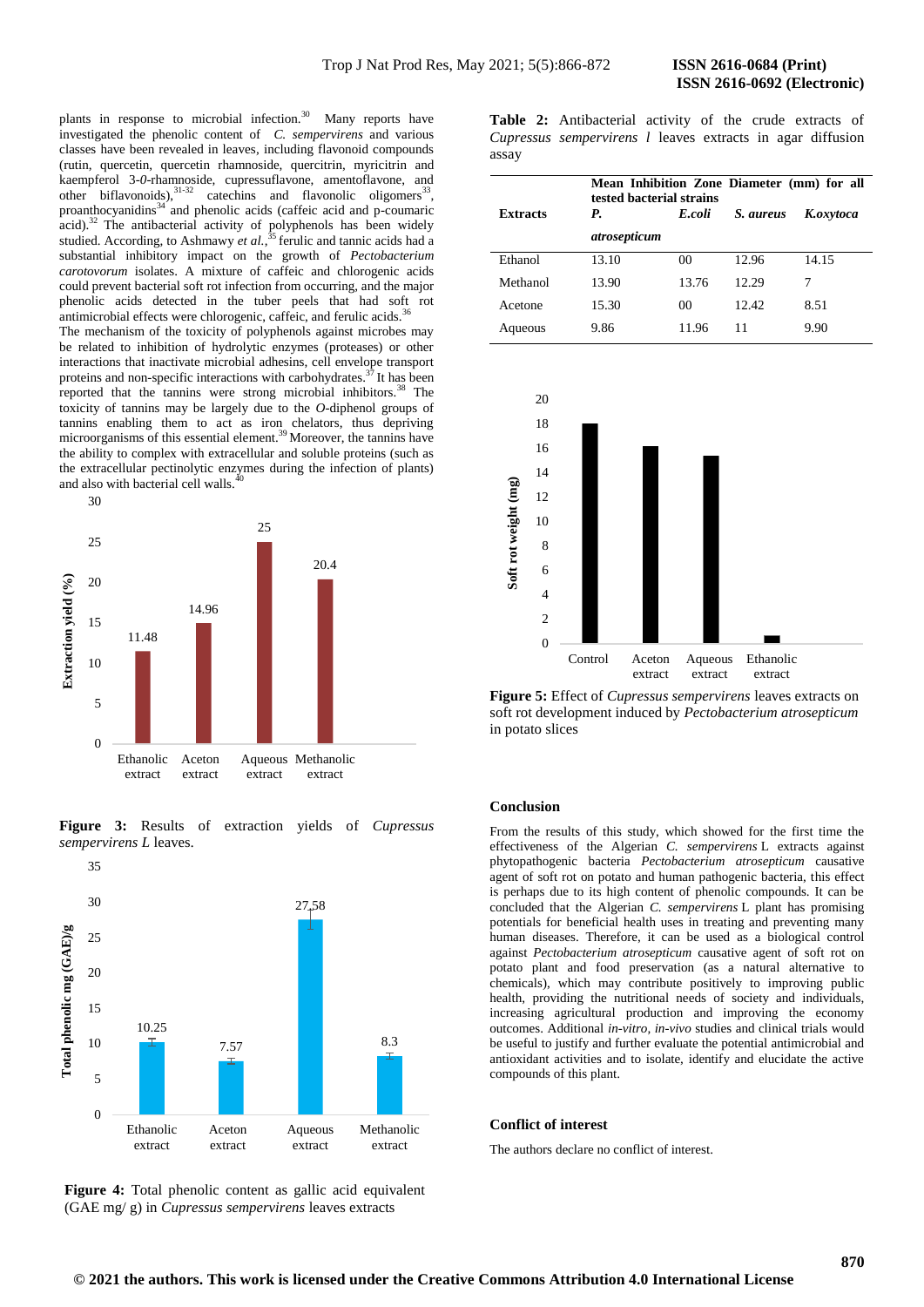#### **Authors' Declaration**

The authors hereby declare that the work presented in this article is original and that any liability for claims relating to the content of this article will be borne by them.

# **Acknowledgements**

This study was supported by the Algerian Ministry of Higher Education and Scientific Research.

# **References**

- 1. FAOSTAT, 2019. Agriculture data source. [Online]. 2019 [cited 2020 Dec 20] (Online) Available from:UR[Lhttp://faostat.fao.org/default.aspx.](http://faostat.fao.org/default.aspx)
- 2. Pérombelon MCM. Potato diseases caused by soft rot erwinias: An overview of pathogenesis. Plant Pathol. 2002; 51:1-12.
- 3. Charkowski A, Blanco C, Condemine G, Franza T, Hayes C,Hugouvieux-Cotte-Pattat N, Solanilla EL,Low D, Moleleki L,Pirhonen M, Pitman A, Perna N, Reverchon S, Palenzuela PR, Francisco MS, Toth I, Tsuyumu S, Waals JVD, Wolf JVD, Gijsegem FV, Yang CH, Yedidia I. The role of secretion systems and small molecules in soft-rot *Enterbacteriaceae* pathogenicity. Annu Rev Phytopathol. 2012; 50:425-429.
- 4. Adeolu M, Alnajar S, Naushad S, Gupta RS. Genome-based phylogeny and taxonomy of the "Enterobacteriales": proposal for Enterobacterales ord. nov.divided into the families *Enterbacteriaceae* fam. nov., *Pectobacteriaceae* fam. nov., *Yersiniaceae* fam. nov., *Hafniaceae* fam. nov., *Morganellaceae* fam. nov., and *Budviciaceae* fam. nov. Int J Syst Evol Microbiol. 2016; 66:5575-5599.
- 5. Beattie GA. Plant-associated bacteria: survey, molecular phylogeny, genomics and recent advances. In: Gnanamanickam S.S. (eds) Plant-Associated Bacteria. Springer, Dordrecht; 2007; 25-30p.
- 6. Gardan L, Gouy C, Christen R, Samson R. Elevation of three subspecies of *Pectobacterium carotovorum* to species level: *Pectobacterium atrosepticum* sp. nov., *Pectobacterium betavasculorum* sp. nov., and *Pectobacterium wasabiae* sp. nov. Int J Syst Evol Microbiol. 2003; 53:381-391.
- 7. Remor AP, Totti CC, Moreira DA, Dutra GP, Heuser VD, Boeira JM. Occupational exposure of farm workers to pesticides: biochemical parameters and evaluation of genotoxicity. Environ Int. 2009; 35:273-278.
- Jayaraj R, Megha P, Sreedev P. Organochlorine pesticides, their toxic effects on living organisms and their fate in the environment[. InterdiscipToxicol.](https://www.ncbi.nlm.nih.gov/pmc/articles/PMC5464684/) 2016; 9(4):90-100.
- 9. Hussain MK, Saquib M, Ahamad T, Khatoon S, Khan MF. Mediterranean Cypress "*Cupressus sempervirens*": A Review on phytochemical and pharmacological properties. Curr Tradit Med. 2019; 5(4):278-297.
- 10. López-Sáez JA, Glais A, Tsiripidis I, Tsiftsis S, Sánchez-Mata D, Lespez L. Phytosociological and ecological discrimination of Mediterranean cypress (*Cupressus sempervirens*) communities in Crete (Greece) by means of pollen analysis. Mediterr Bot. 2019; 40(2):145-163.
- 11. Orhan IE and Tumen I. Potential of *Cupressus sempervirens* (Mediterranean Cypress) in Health. In: VR Preedy, RR Watson (Eds). Mediterranean Diet: An Evidence-Based Approach. Londres: Academic Press; 2015; 639-648p.
- 12. Debib A and Boukhatem MN. Phenolic content, antioxidant and antimicrobial activities of "Chemlali" olive leaf (*Olea europaea* L.) extracts. Int J Pharmacol Phytochem Ethnomed. 2017; 6:38-46.
- 13. Sahnouni F, Debib A, Saim S, Bouhadi B, Menadi S. Phytochemical Content, Antioxidant and Antibacterial Activities of Three Red Macroalgae from Algerian West Coast. Trop J Nat Prod Res. 2021; 5(2):336-341.
- 14. Harborne JB. Phytochemical Methods: A Guide to Modern Techniques of Plant Analysis. (3rd Ed). London (U.K.): Chapman & Hall; 1998; 235p.
- 15. Singleton VL, Orthofer R, Lamuela-Raventos RM. Analysis of total phenols and other oxidation substrates and antioxidant by means of Folin-Ciocalteu reagent. Method Enzymol. 1999; 299:152-178.
- 16. Charkowski AO. Biology and control of Pectobacterium in potato. Am J Potato Res. 2015; 2(92):223-229.
- 17. Smolarska A, Rabalski L, Narajczyk M, Czajkowski R*.* Isolation and phenotypic and morphological characterization of the first *Podoviridae* lytic bacteriophages ϕA38 and ϕA41 infecting*Pectobacterium parmentieri* (former *Pectobacterium wasabiae*). Eur J Plant Pathol. 2018; 150:413-425.
- 18. Meziani S, Oomah BD, Zaidi F, Simon‐Levert A, Bertrand C, Zaidi‐Yahiaoui R. Antibacterial activity of carob (*Ceratonia siliqua* L.) extracts against phytopathogenic bacteria *Pectobacterium atrosepticum*. Microb Pathog. 2015; 78:95-102.
- 19. CLSI. Performance Standards for Antimicrobial Susceptibility Testing; 13<sup>th</sup> edition. CLSI document M02.2018. Wayne, PA: Clinical and Laboratory Standards Institute. 2018; 30-60p.
- 20. Hammadache N. Screening of phenolic extracts of plant origin endowed with antibacterial activity: search for natural β-lactamase inhibitors. Magister's thesis. Abderrahman Mira of Bejaia University. Algeria. [Online]. 2011. [cited 2020 Dec 11. Available from: [https://www.pnst.cerist.dz/detail.php?id=59041.](https://www.pnst.cerist.dz/detail.php?id=59041)
- 21. Mazari K, Bendimerad N, Bekhechi C, Fernandez X. Chemical composition and antimicrobial activity of essential oils isolated from Algerian *Juniperus phoenicea* L. and *Cupressus sempervirens*L. J Med Plants Res. 2010; 4(10):959-964.
- 22. Fadel H, Benayache F, Chalchat JC, Figueredo G, Chalard P, Hazmoune H, Benayache S. Essential oil constituents of Juniperus oxycedrus L. and Cupressus sempervirens L. (Cupressaceae) growing in Aures region of Algeria. Nat Prod Res. 2019; 33:1-5.
- 23. Boudjemaa H. Antibacterial Activity of Ethyl Acetate Extracts from Algerian *Cupressus sempervirens* var Against Some Human Pathogens Bacteria. Algerian Journal of Natural Products. 2017; 5(3):524-529.
- 24. Ibrahim NA, El-Seedi HR, Mohammed M. Constituents and biological activity of the chloroform extract and essential oil of *Cupressus sempervirens*. Chem Nat Compd. 2009; 45(3):309-313.
- 25. Thongson C, Davidson PM, Mahakarnchanakul W, Weiss J. Antimicrobial activity of ultrasound-assisted solventextracted spices. Lett Appl Microbiol. 2004; 39(5):401-406.
- 26. Aloui F, Nefzi A, Jedidi S, Selmi H, Hasnaoui F, Dallali S, Bouraoui H, Mouhbi R, Abbes C. Phytochemical analysis and *in vitro* digestibility evaluation of leaf and cones parts of *Cupressus sempervirens* originating from Tunisia. J New Sci Agric Biotech. 2020; 71(2):4311-4318.
- 27. Anka L, Rammal H, Kobeissi A, Saab HB. Chemical composition and biological potentials of Lebanese *Cupressus sempervirens* L. leaves' extracts. J Med Plants Res. 2020; 14(6):292-299.
- 28. Selim SA, Adam ME, Hassan SM, Albalawi AR. Chemical composition, antimicrobial and antibiofilm activity of the essential oil and methanol extract of the Mediterranean Cypress (*Cupressus sempervirens*L.). BMC Compl Altern Med. 2014; 14(1):1-8.